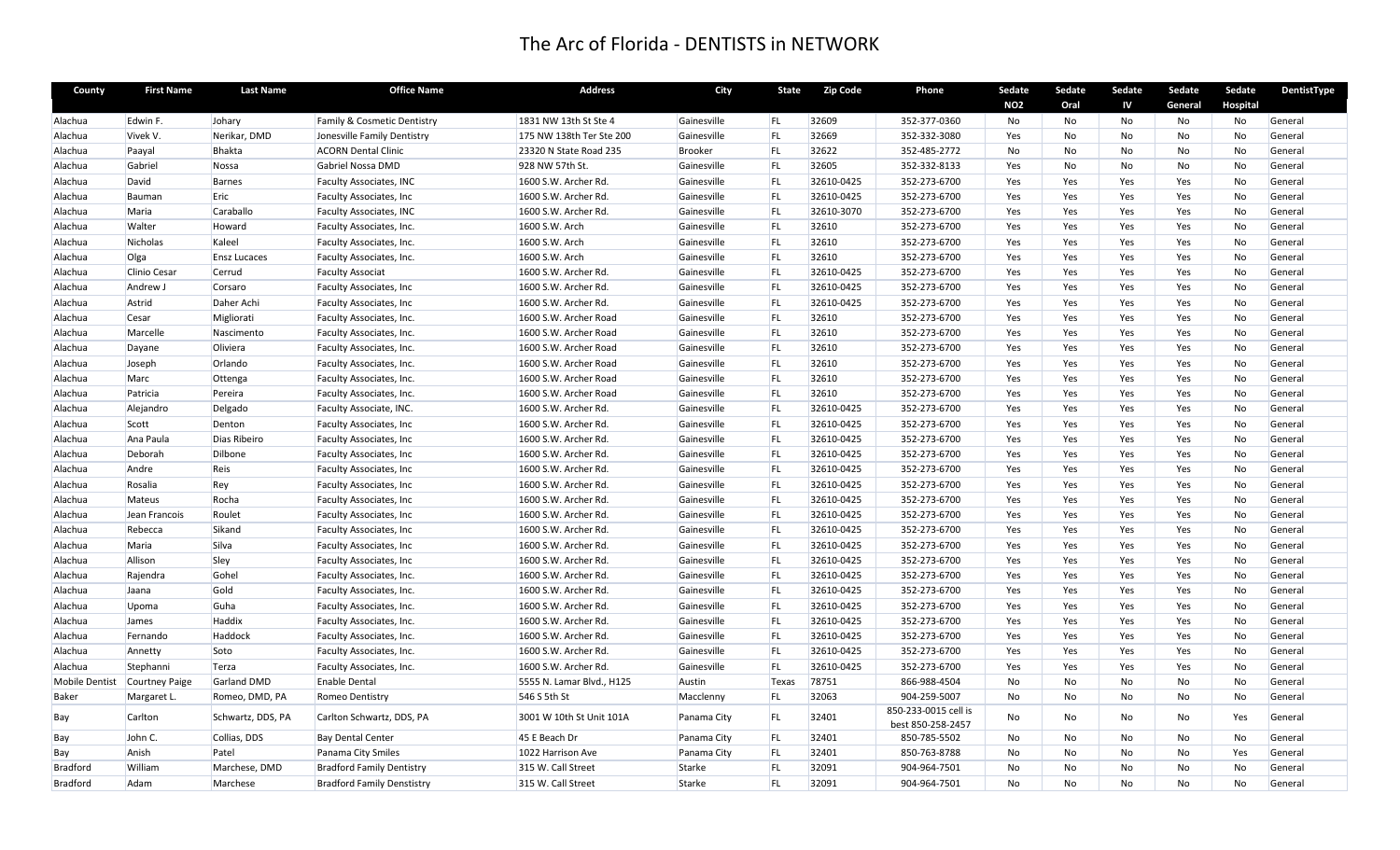| County          | <b>First Name</b> | <b>Last Name</b>                 | <b>Office Name</b>                                           | <b>Address</b>                                   | City                  | <b>State</b>    | <b>Zip Code</b> | Phone                           | Sedate          | Sedate          | Sedate    | Sedate    | Sedate          | DentistType          |
|-----------------|-------------------|----------------------------------|--------------------------------------------------------------|--------------------------------------------------|-----------------------|-----------------|-----------------|---------------------------------|-----------------|-----------------|-----------|-----------|-----------------|----------------------|
|                 |                   |                                  |                                                              |                                                  |                       |                 |                 |                                 | <b>NO2</b>      | Oral            | IV        | General   | <b>Hospital</b> |                      |
| <b>Bradford</b> | Richard           | Spooner, DMD                     | <b>Acorn Dental Clinic</b>                                   | 23320 N State Road 235                           | <b>Brooker</b>        | <b>FL</b>       | 32622           | 352-485-2772                    | No              | No              | No        | No        | No              | <b>Dental Public</b> |
|                 |                   |                                  |                                                              |                                                  |                       |                 |                 |                                 |                 |                 |           |           |                 | <b>Health Clinic</b> |
| Brevard         | Michel            | Lapointe, DDS<br>Niemi, DMD, DDS | <b>Family Dentistry</b><br><b>Babcock Dental Center, LLC</b> | 416 S Babcock St<br>4711 Babcock St NE Ste 28    | Melbourne             | FL<br><b>FL</b> | 32901<br>32905  | 321-951-1360<br>321-984-1991    | No<br><b>No</b> | No<br><b>No</b> | No<br>No  | No<br>No  | No<br>No        | General<br>General   |
| Brevard         | Tuomas            |                                  |                                                              |                                                  | Palm Bay              | FL              | 32940           | 321-622-8960                    |                 |                 |           |           |                 |                      |
| <b>Brevard</b>  | Lie-Ying          | Periu<br>Kumar                   | Periu Family Dentistry                                       | 6765 N. Wickham Road Ste C105<br>2960 Bush Drive | Melbourne             | <b>FL</b>       |                 | 321-956-0999                    | No<br>No        | No<br>No        | No        | No        | No              | General              |
| Brevard         | Sadesh            |                                  | Wickham Dental Care                                          |                                                  | Melbourne             |                 | 32935           |                                 |                 |                 | Yes       | Yes       | Yes             | General              |
| Broward         | Kerry             | Waldee, DDS                      | <b>Comfort Dental</b>                                        | 817 S University Dr Ste 103                      | Plantation            | FL              | 33324           | 954-424-6500                    | No              | No              | Yes       | Yes       | No              | General              |
| Broward         | Adel              | Kativ                            | NSU College of Dental Medicine / Nova                        | 3301 College Ave                                 | Fort Lauderdale       | FL.             | 33314           | 954-262-1660                    | Yes             | No              | No        | No        | No              | <b>Dental School</b> |
| Broward         | <b>Bassil</b>     | Akel, DMD, PLLC                  | <b>Family Dental Care</b>                                    | 1600 N. State Road 7, Suite 400                  | Lauderhill            | <b>FL</b>       | 33313           | 1-877-281-2967/954-<br>581-9228 | No              | <b>No</b>       | No        | No        | No              | General              |
| Broward         | Steven            | Berkowitz, DDS                   | American Dental of Florida-Margate                           | 1509 N State Road 7 Ste H                        | Margate               | FL              | 33063           | 954-974-8550                    | Yes             | Yes             | Yes       | No        | No              | General              |
| Broward         | Manon             | Hutchison, DDS                   | <b>Manon Hutchison Dentistry</b>                             | 2631 E Atlantic Blvd                             | Pompano Beach         | <b>FL</b>       | 33073           | 954-942-4048                    | No              | No              | No        | No        | No              | General              |
| Broward         | Jacob             | Leibovici, DDS                   | <b>US-1 Dental Doctors</b>                                   | 3112 N Federal Hwy                               | Lighthouse Point      | FL              | 33064           | 954-580-2200                    | No              | No              | No        | No        | No              | General              |
| Broward         | David             | Hohimer, Jr.                     | <b>Comfort Dentists of Plantation</b>                        | 817 S. University Drive, Suite 103               | Plantation            | FL              | 33324           | 954-424-6500                    | No              | No              | Yes       | No        | No              | General              |
| Broward         | Yaron             | Tavory                           | American Dental of Florida-Margate                           | 1509 N State Road 7 Ste H                        | Margate               | <b>FL</b>       | 33063           | 954-974-8550                    | No              | No              | No        | No        | No              | General              |
| Broward         | Darlene           | Hart                             | American Dental of Florida-Margate                           | 1509 N State Road 7 Ste H                        | Margate               | FL              | 33063           | 954-974-8550                    | No              | No              | No        | No        | No              | General              |
| <b>Broward</b>  | Wisdom            | Akpaka                           | American Dental of Florida-Margate                           | 1509 N State Road 7 Ste H                        | Margate               | <b>FL</b>       | 33063           | 954-974-8550                    | Yes             | Yes             | No        | No        | No              | General              |
| Broward         | Dory              | Green                            | American Dental of Florida-Plantation                        | 6905 West Broward Blvd #101                      | Plantation            | <b>FL</b>       | 33317           | 954-641-0414                    | Yes             | No              | No        | No        | No              | General              |
| Broward         | Tomas             | Baez                             | American Dental of Florida-Plantation                        | 6905 West Broward Blvd #101                      | Plantation            | FL              | 33317           | 954-641-0414                    | Yes             | No              | No        | No        | No              | General              |
| Broward         | Nathalie          | Vera                             | Smile Design Dental of Hallandale Beach                      | 2100 E. Hallandale Beach Boulevard<br>Suite 305  | Hallandale            | FL              | 33009           | 954-454-4949                    | Yes             | No              | No        | No        | No              | General              |
| Broward         | Tadeu             | Szpoganicz                       | Smile Design Fort Lauderdale                                 | 2740 E Commercial Boulevard                      | Fort Lauderdale       | FL.             | 33308           | 954-938-2447                    | Yes             | No              | No        | No        | No              | General              |
| <b>Broward</b>  | Benn              | Kushner                          | Benn Kushner, DDS                                            | 10031 Pines Boulevard, Ste W101                  | <b>Pembroke Pines</b> | <b>FL</b>       | 33024           | 954-450-6640                    | <b>No</b>       | <b>No</b>       | No        | <b>No</b> | <b>No</b>       | General              |
| Broward         | Ernie F.          | Soto                             | Dr. Ernie F. Soto                                            | 10187 Cleary Boulevard #103                      | Plantation            | FL              | 33324           | 954-368-6264                    | No              | Yes             | Yes       | No        | No              | General              |
| Broward         | Yudancy P.        | Gangi                            | <b>Hollywood Dental Care</b>                                 | 2303 Hollywood Blvd. Suite 14                    | Hollywood             | FL              | 33020           | 954-367-5671                    | No              | No              | No        | No        | No              | General              |
| Broward         | Marianna          | Zadov                            | Royal Dental of Coral Springs                                | 1401 N. University Dr. Suite 403                 | Coral Springs         | FL.             | 33071           | 754-229-6695                    | <b>No</b>       | <b>No</b>       | No        | No        | No              | General              |
| Broward         | Svitlana          | Koval                            | Royal Dental of Coral Springs                                | 1401 N University Dr. Suite 403                  | Coral Springs         | FL              | 33071           | 754-229-6695                    | No              | No              | No        | No        | No              | General              |
| Broward         | Ahmed             | Sirage                           | <b>Comfort Dentists of Plantation</b>                        | 817 University Drive Suite 103                   | Plantation            | <b>FL</b>       | 33324-3345      | 954-424-6500                    | No              | No              | No        | No        | <b>No</b>       | General              |
| Broward         | Lakshay           | Goyal                            | <b>Comfort Dentists of Plantation</b>                        | 817 University Drive Suite 103                   | Plantation            | <b>FL</b>       | 33324           | 954-424-6500                    | No              | No              | No        | No        | No              | General              |
| Calhoun         | Myron             | Schrock, DMD, PA                 | Family & Cosmetic Dentistry                                  | 17470 Main St N                                  | Blountstown           | <b>FL</b>       | 32424           | 850-237-1400                    | No              | No              | No        | No        | No              | General              |
| Charlotte       | Joshua            | Hall                             | BC Dental Inc./Dr. Brian V. Crupi & Asso                     | 2828 S. McCall Road                              | Englewood             | FL              | 34224           | 941-475-9915                    | <b>No</b>       | Yes             | Yes       | No        | No              | General              |
| Charlotte       | Frederick         | Fox                              | Cayo Costa Dental Inc.                                       | 316 West Helen Avenue                            | Punta Gorda           | FL              | 33950           | 941-575-1446                    | Yes             | Yes             | No        | No        | No              | General              |
| Citrus          | Tedra             | Beckton                          | <b>Christie Dental of Meadowcrest</b>                        | 6015 W. Nordling Loop                            | <b>Crystal River</b>  | <b>FL</b>       | 34429           | 352-795-5935                    | Yes             | No              | No        | No        | <b>No</b>       | General              |
| Citrus          | Ronald J.         | Fagan, DDS                       | Dr. Ronald J. Fagan, DDS                                     | 1128 W. Main Street                              | Inverness             | <b>FL</b>       | 34450           | 352-344-2275                    | <b>No</b>       | No              | No        | No        | No              | General              |
| Citrus          | Hang              | <b>Tran</b>                      | <b>Christie Dental of Meadowcrest</b>                        | 6015 W. Nordling Loop                            | <b>Crystal River</b>  | <b>FL</b>       | 34429           | 352-795-5935                    | Yes             | No              | No        | No        | No              | General              |
| Collier         | Carmen            | Ramirez-Gonzalez                 | Polo Dental of Naples                                        | 4280 Tamiami Trail East, Ste 201                 | <b>Naples</b>         | <b>FL</b>       | 34112           | 239-258-0421                    | No              | Yes             | No        | <b>No</b> | No              | General              |
| Collier         | Juan Carlos       | Rodriguez                        | Happy Smiles of Port Saint Lucie, INC                        | 4280 Tamiami Trail East Ste 201                  | <b>Naples</b>         | FL              | 34112           | 239-258-0421                    | No              | Yes             | No        | No        | No              | General              |
| Collier         | Juan C.           | Mendoza                          | Polo Dental (Naples)                                         | 4280 Tamiami Trail East Ste 201                  | Naples                | <b>FL</b>       | 34112           | 239-204-2780                    | No              | No              | No        | No        | No              | General              |
|                 | Kirk              |                                  |                                                              |                                                  |                       | <b>FL</b>       |                 |                                 |                 |                 |           |           |                 | Dental Public        |
| DeSoto          |                   | Snyder, D.M.D.                   | Desoto County Health Deapartment                             | 34 S Baldwin Ave                                 | Arcadia               |                 | 34266           | 863-993-4601                    | No              | No              | No        | No        | No              | Hoolth Clinic        |
| Duval           | Alisia            | Smith                            | Smith and Smith Dental Associates                            | 1190 Edgewood Ave W Ste B                        | Jacksonville          | FL              | 32208           | 904-764-4549                    | No              | No              | No        | No        | No              | General              |
| Duval           | Kevin             | Vera                             | <b>KNJ Dental PA</b>                                         | 9861-1 Beach Blvd                                | Jacksonville          | <b>FL</b>       | 32246           | 904-565-1800                    | No              | No              | <b>No</b> | No        | No              | General              |
| Duval           | Howard A.         | Fetner, DMD                      | Howard A. Fetner, DMD                                        | 5212 Wesconnett Blvd                             | Jacksonville          | <b>FL</b>       | 32210           | 904-778-1455                    | No              | No              | No        | No        | No              | General              |
| Duval           | Brandon           | Greenwalt                        | <b>Greenwalt Family Dentistree</b>                           | 12443 San Jose Boulevard Ste 101                 | Jacksonville          | FL              | 32223           | 904-262-6188                    | Yes             | No              | No        | No        | No              | General              |
| Duval           | Harvey            | Eber                             | Advanced Dental Care of Mandarin                             | 3667 Crown Point Road                            | Jacksonville          | FL.             | 32257           | 904-268-4904                    | No              | No              | No        | No        | No              | General              |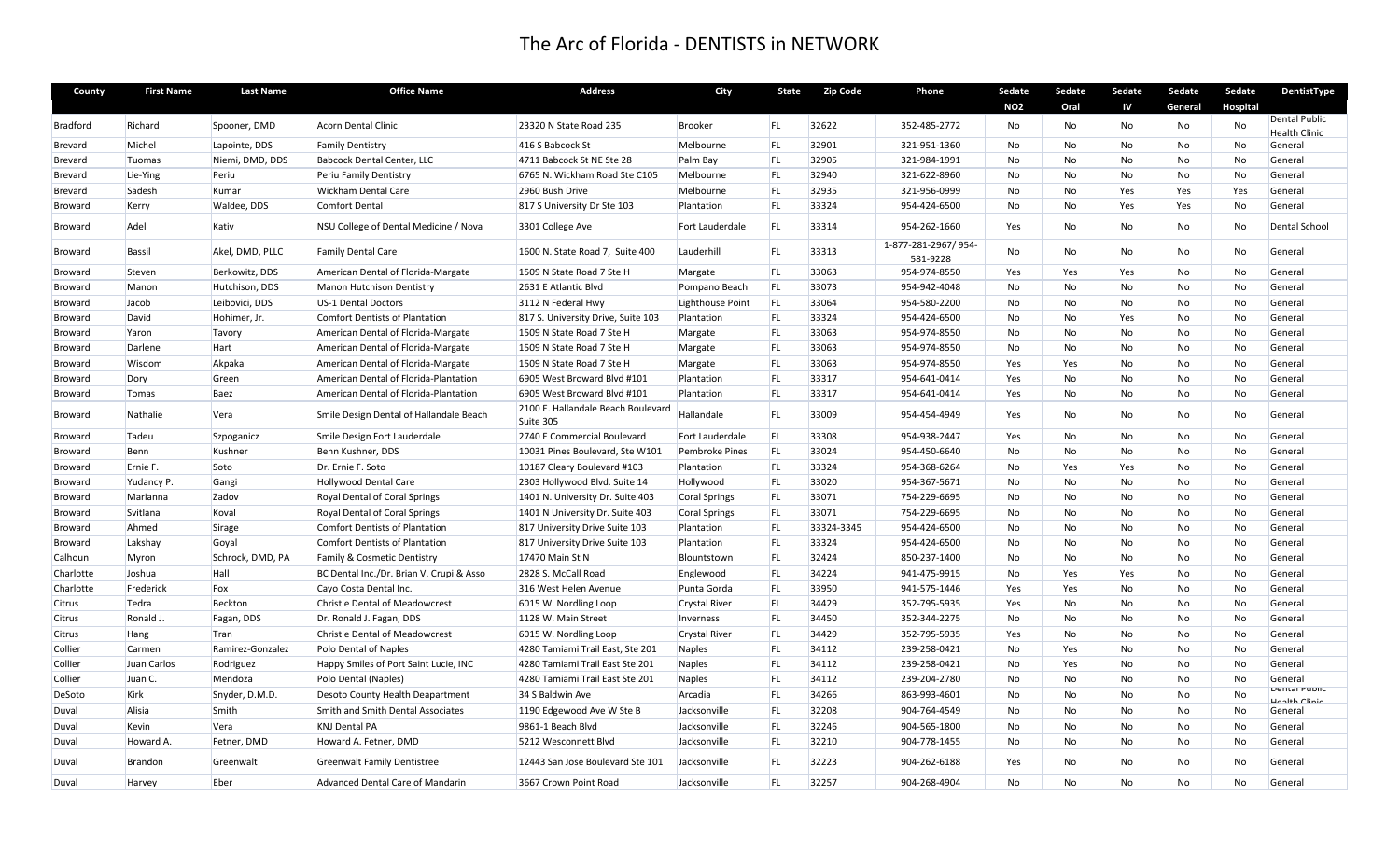| County       | <b>First Name</b> | <b>Last Name</b>              | <b>Office Name</b>                      | <b>Address</b>                   | City               | <b>State</b> | <b>Zip Code</b> | Phone            | Sedate<br><b>NO2</b> | Sedate<br>Oral | Sedate<br>IV | Sedate<br>General | Sedate<br>Hospital | DentistType |
|--------------|-------------------|-------------------------------|-----------------------------------------|----------------------------------|--------------------|--------------|-----------------|------------------|----------------------|----------------|--------------|-------------------|--------------------|-------------|
| Duval        | Ivan              | Smith                         | Smith and Smith Dental Associates       | 1190 West Edgewood Ave., Suite B | Jacksonville       | FL.          | 32208           | 904-764-4549     | No                   | No             | No           | No                | No                 | General     |
| Duval        | Tuyet-Minh T.     | Nguyen                        | Argyle Dental Professionals             | 6327-1 Argyle Forest Blvd.       | Jacksonville       | FL           | 32244           | 904-772-8898     | Yes                  | Yes            | Yes          | No                | No                 | General     |
| Escambia     | Charles           | Stavely                       | Johnston & Stavely, DMD, PA             | 1560 Airport Blvd                | Pensacola          | <b>FL</b>    | 32504           | 850-479-1677     | <b>No</b>            | <b>No</b>      | No           | <b>No</b>         | No                 | General     |
| Escambia     | John              | McGilvray, DMD                | John McGilvray, DMD                     | 6029 N 9th Ave                   | Pensacola          | <b>FL</b>    | 32504           | 850-476-5034     | No                   | No             | No           | No                | Yes                | General     |
| Escambia     | Lawrence L        | Copenhaver, DMD               | Advantage Dental Center                 | 2915 E Cervantes St              | Pensacola          | <b>FL</b>    | 32503           | 850-435-3111x2   | No                   | No             | No           | No                | No                 | General     |
| Escambia     | Larry             | Copenhaver                    | Advantage Dental Center                 | 2915 E. Cervantes Street         | Pensacola          | <b>FL</b>    | 32503           | 850-435-3111     | No                   | No             | No           | No                | No                 | General     |
| Escambia     | Slavoljub         | Djuric                        | Perdido Bay Dental, PA                  | 12950 Lillian Highway            | Pensacola          | <b>FL</b>    | 32506           | 850-542-4428     | <b>No</b>            | No             | No           | No                | No                 | General     |
| Escambia     | Gregory           | Digby                         | <b>Spanish Trail Dentistry</b>          | 4359 Spanish Trail               | Pensacola          | <b>FL</b>    | 32504           | 850-444-9988     | Yes                  | No             | No           | Yes               | No                 | General     |
| Flagler      | Jeremiah          | Mahoney, DMD                  | <b>Flagler Dental South</b>             | 97 Flagler Plaza Drive           | Palm Coast         | FL           | 32137           | 386-446-3883     | Yes                  | No             | No           | No                | No                 | General     |
| Flagler      | Dr. Ryan          | Smith                         | Flagler Dental North                    | 30 Office Park Drive             | Palm Coast         | <b>FL</b>    | 32137           | 386-446-3883     | <b>No</b>            | <b>No</b>      | No           | No                | No                 | General     |
| Flagler      | Mark              | Johnson, DDS                  | SeaCoast Flagler Beach                  | <b>PO Box 166</b>                | Flagler Beach      | <b>FL</b>    | 32136           | 1 (386) 439-9688 | No                   | No             | No           | No                | No                 | General     |
| Flagler      | Tanner            | McKinley                      | <b>Cypress Point Family Dentistry</b>   | 105 Cypress Point Pkwy Ste A     | Palm Coast         | FL           | 32164           | 386-445-6677     | Yes                  | No             | No           | No                | No                 | General     |
| Flagler      | Claude            | Godwin                        | <b>Flagler Dentures</b>                 | 1316 S Highway State St          | Bunnell            | <b>FL</b>    | 32110           | 386-586-3677     | No                   | No             | No           | No                | No                 | General     |
| Flagler      | Jessie            | Bech, D.M.D                   | <b>Cypress Point Family Dentistry</b>   | 105 Cypress Point Parkway, Ste A | Palm Coast         | <b>FL</b>    | 37164           | 386-445-6677     | Yes                  | No             | No           | No                | No                 | General     |
| Flagler      | Shawn P.          | Magee, D.M.D.                 | <b>Cypress Point Family Dentistry</b>   | 105 Cypress Point Parkway, Ste A | Palm Coast         | FL           | 37164           | 386-445-6677     | Yes                  | No             | No           | No                | No                 | General     |
| Flagler      | David             | Rockey                        | <b>Cypress Point Dentistry</b>          | 105 Cypress Point Parkway SteA   | Palm Coast         | <b>FL</b>    | 32164           | 386-445-6677     | Yes                  | No             | No           | No                | No                 | General     |
| Flagler      | William D.        | Rockey                        | <b>Cypress Point Dentistry</b>          | 105 Cypress Point Parkway Ste A  | Palm Coast         | <b>FL</b>    | 32164           | 386-445-6677     | Yes                  | <b>No</b>      | No           | <b>No</b>         | No                 | General     |
| Gadsden      | Enrique           | Howard                        | Dental Workz of Quincy                  | 314 E. Jefferson Street          | Quincy             | FL           | 32351           | 850-618-0114     | No                   | No             | No           | No                | No                 | General     |
| Hardee       | Joseph            | Holmes, DDS                   | The Dental Centre of West Florida       | 203 S 7th Avenue                 | Wauchula           | <b>FL</b>    | 33873           | 863-773-9852     | No                   | No             | No           | No                | No                 | General     |
| Hernando     | Eva F.            | Ackley, DMD                   | <b>Ackley Dental Group</b>              | 1530 Pinehurst Drive             | Spring Hill        | <b>FL</b>    | 34606           | 352-683-7668     | Yes                  | <b>No</b>      | No           | No                | No                 | General     |
| Hernando     | M. Bradley        | Jergins                       | The Gentle Dentist                      | 4048 Commercial Way              | <b>Spring Hill</b> | FL           | 34606           | 352-688-5522     | no                   | No             | No           | No                | No                 | General     |
| Hernando     | James             | Deluca, DMD                   | Drs. O'Sullivan & Deluca Dentistry      | 3429 Mariner Blvd                | <b>Spring Hill</b> | FL           | 34609           | 352-666-9898     | No                   | No             | No           | No                | No                 | General     |
| Hernando     | Dr. Omar          | Shuayb                        | Paradigm Dental, PA                     | 12900 Cortez Blvd Ste 201        | Brooksville        | <b>FL</b>    | 34613           | (352)596-3456    | No                   | No             | No.          | No                | No                 | General     |
| Hernando     | Rodney            | Ackley                        | <b>Ackley Dental Group</b>              | 1530 Pinehurst Drive             | <b>Spring Hill</b> | FL.          | 34606           | 352-683-7668     | Yes                  | <b>No</b>      | No           | No                | No                 | General     |
| Hernando     | Kelly             | Ackley                        | <b>Ackley Dental Group</b>              | 1530 Pinehurst Drive             | <b>Spring Hill</b> | FL           | 34606           | 352-683-7668     | Yes                  | No             | No           | No                | No                 | General     |
| Hernando     | Brian             | O'Sullivan                    | O'Sullivan, DeLuca & Ressel Dental Care | 3429 Mariner Blvd                | <b>Spring Hill</b> | Florida      | 34609           | 352-666-9898     | No                   | No             | No           | No                | No                 | General     |
| Hernando     | Margaret          | <b>Bressler</b>               | Smile Design Spring Hill                | 1406 Pinehurst Drive             | Spring Hill        | <b>FL</b>    | 34606           | 352-686-1007     | No                   | <b>No</b>      | No           | No                | No                 | General     |
| Highlands    | Paul              | Horton, DMD, PA               | Paul Horton, DMD, PA                    | 4229 Sebring Pkwy                | Sebring            | <b>FL</b>    | 33870           | 863-471-1727     | No                   | No             | No.          | No                | No                 | General     |
| Highlands    | Tina              | Thomas                        | Tina M. Thomas, DMD                     | 5935 US Highway 27 N Ste 103     | Sebring            | FL.          | 33870           | 863-382-0888     | Yes                  | No             | No           | No                | No                 | General     |
| Hillsborough | R. Andrew         | Powless, DDS, DMD             | Florida Special Care Dentistry          | One Davis Blvd Ste 103           | Tampa              | <b>FL</b>    | 33606           | 813-251-2314     | Yes                  | Yes            | Yes          | No                | Yes                | General     |
| Hillsborough | Christopher       | Donato, DMD, PA               | Lifetime Smiles of Tampa                | 2509 W Crest Ave, Suite 1        | Tampa              | <b>FL</b>    | 33614           | 813-872-7909     | No                   | No             | Yes          | No                | Yes                | General     |
| Hillsborough | Gerald M.         | Boza, Jr. DDS                 | Gerald M. Boza, Jr. DDS                 | 2600 W Sligh Ave                 | Tampa              | FL           | 33614-4342      | 813-932-9178     | No                   | No             | No           | No                | No                 | General     |
| Hillsborough | Angella E.        | Tomlinson-Stewart,<br>DDS, PA | <b>Tomlinson Dental</b>                 | 3911 N Boulevard                 | Tampa              | FL           | 33603           | 813-209-0338     | No                   | No             | No           | No                | No                 | General     |
| Hillsborough | Douglas G.        | Genninger, DDS                | Douglas G. Genninger, DDS. PA           | 1305 W Fletcher Ave              | Tampa              | <b>FL</b>    | 33612           | 813-968-4808     | No                   | Yes            | No           | No                | No                 | General     |
| Hillsborough | Lorraine          | Tomlinson                     | <b>Tomlinson Dental</b>                 | 3911 N Boulevard                 | Tampa              | FL           | 33603           | 813-209-0338     | No                   | No             | No           | No                | No                 | General     |
| Hillsborough | Gail              | McDonald-Chang                | <b>Tomlinson Dental</b>                 | 3911 N Boulevard                 | Tampa              | FL           | 33603           | 813-209-0338     | <b>No</b>            | <b>No</b>      | No           | <b>No</b>         | No                 | General     |
| Hillsborough | Frederick         | Vance                         | Enlow & Vance Dental Partners           | 16654 North Dale Mabry Highway   | Tampa              | FL           | 33618           | 813-908-2444     | Yes                  | Yes            | Yes          | Yes               | No                 | General     |
| Hillsborough | Mark              | Cullen                        | Enlow & Vance Dental Partners           | 16654 North Dale Mabry Highway   | Tampa              | FL           | 33618           | 813-908-2444     | No                   | No             | Yes          | Yes               | No                 | General     |
| Hillsborough | Monica            | Perez                         | Monticciolo Family & Sedation Dentistry | 8327 W. Hillsborough Avenue      | Tampa              | FL           | 33615           | 813-885-3345     | No                   | No             | Yes          | No                | No                 | General     |
| Hillsborough | Elizabeth         | Dy                            | <b>Sweet Tooth Denistry</b>             | 3614 Madaca Lane                 | Tampa              | <b>FL</b>    | 33618           | 813-264-6444     | <b>No</b>            | <b>No</b>      | No           | No                | No                 | General     |
| Hillsborough | Michael           | McIlwain                      | Michael Mcilwain, DMD                   | 4710 N. Habana Ave. #203         | Tampa              | <b>FL</b>    | 33614           | 813-879-8097     | No                   | No             | Yes          | No                | No                 | General     |
| Hillsborough | Donald            | Horn                          | Monticciolo Family & Sedation Dentistry | 8327 W. Hillsborough Ave.        | Tampa              | FL.          | 33615           | 727-376-7338     | No                   | N <sub>o</sub> | Yes          | <b>No</b>         | No                 | General     |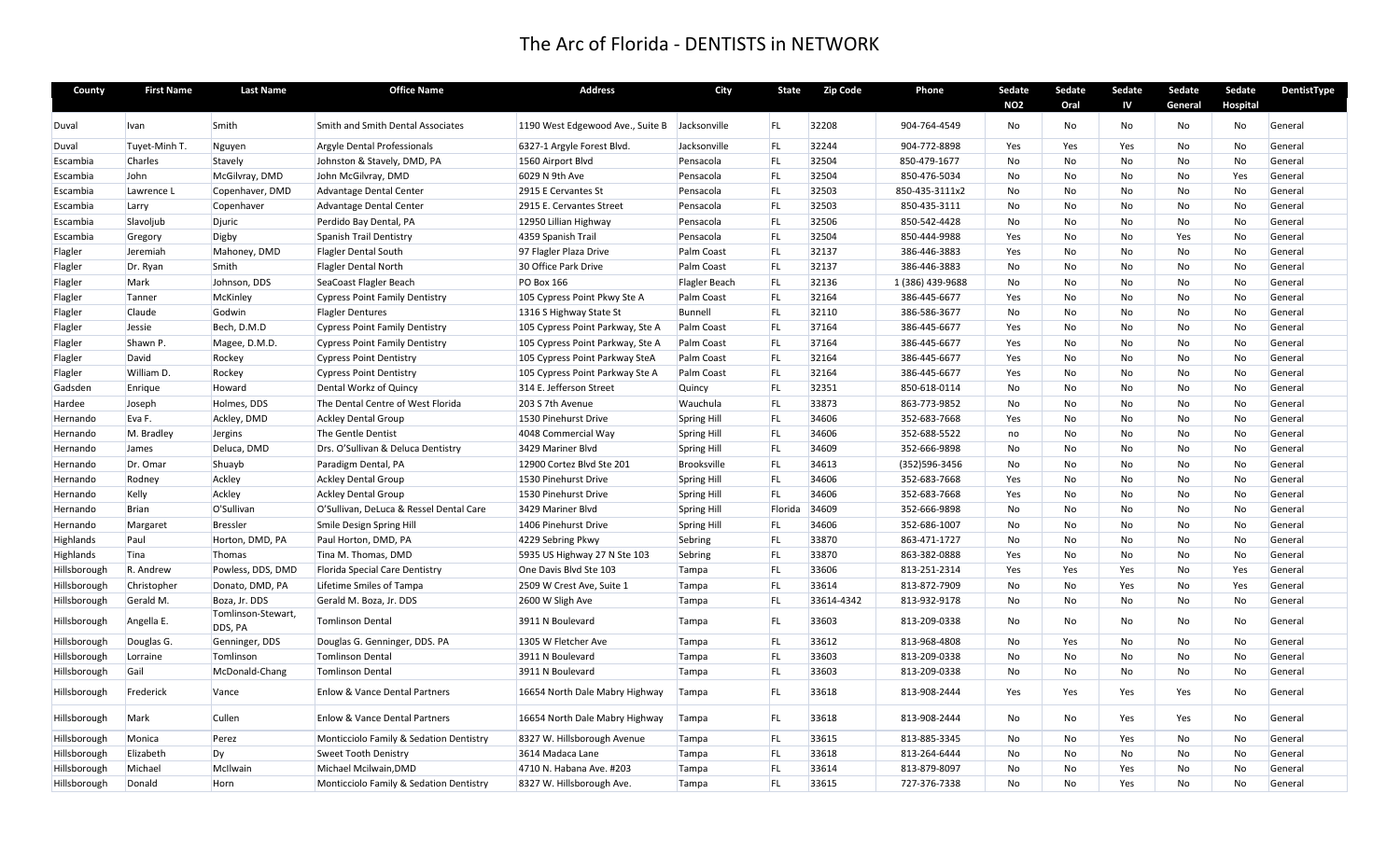| County        | <b>First Name</b> | <b>Last Name</b>                  | <b>Office Name</b>                            | <b>Address</b>                    | City                                          | <b>State</b> | <b>Zip Code</b> | Phone          | Sedate         | Sedate    | Sedate | Sedate    | Sedate   | DentistType |
|---------------|-------------------|-----------------------------------|-----------------------------------------------|-----------------------------------|-----------------------------------------------|--------------|-----------------|----------------|----------------|-----------|--------|-----------|----------|-------------|
|               |                   |                                   |                                               |                                   |                                               |              |                 |                | <b>NO2</b>     | Oral      | IV     | General   | Hospital |             |
| <b>Holmes</b> | Jeff              | Swindle, DDS                      | Dr. Jeff Swindle, DDS                         | 119 S Main St                     | Bonifay                                       | FL.          | 32425-2635      | 850-547-4225   | No             | No        | No     | No        | No       | General     |
| Indian River  | Adam              | Jones                             | Vero Implant and Esthetic Dentistry           | 5070 Highway A1a Ste E            | Vero Beach                                    | FL           | 32963           | (772)-234-5353 | No             | No        | No     | No        | No       | General     |
| Jackson       | Jana              | Calhoun, DMD, PA                  | <b>Family Dental Office</b>                   | 3053 4th Street                   | Marianna                                      | <b>FL</b>    | 32446           | (850) 526-5265 | No             | No        | No     | No        | No       | General     |
| Jackson       | Terry E.          | Nichols, DMD, PA                  | Terry E. Nichols D.M.D. Dentistry             | P.O. Box 614                      | Graceville                                    | <b>FL</b>    | 32440           | 850-263-6400   | No             | No        | No     | No        | No       | General     |
| Lake          | Bridgette         | Martin, DDS                       | Advanced Dental Care of Mount Dora            | 3555 N Highway 19A                | Mt. Dora                                      | FL           | 32757           | 352-383-7146   | No             | Yes       | Yes    | No        | No       | General     |
| Lee           | Dr. Frederick     | Eck                               | <b>Bonita Dental Care</b>                     | 8951 Bonita Beach Rd SE Ste 206   | <b>Bonita Springs</b><br>St. James City/ Cape | <b>FL</b>    | 34135           | 239-494-3885   | <b>No</b>      | <b>No</b> | Yes    | <b>No</b> | No       | General     |
| Lee           | Maidelys          | Oliva                             | Family Health Center of Southwest Florida     | 8359 Stringfellow Rd              | Coral                                         | FI           | 33956           | (239) 344-2354 | No             | No        | No     | No        | No       | General     |
| Lee           | William H.        | Truax, DMD                        | William Howard Truax III DMD, PA              | 2041 McGregor Blvd                | <b>Fort Myers</b>                             | FL           | 33901           | 239-334-6136   | <b>No</b>      | <b>No</b> | No     | No        | No       | General     |
| Lee           | Dr. Michael       | Sheffield                         | Sheffield & Sheffield DDS                     | 5150 Mason Corbin Ct Ste 1        | <b>Fort Myers</b>                             | FL           | 33907           | 239-334-3636   | No             | No        | No     | No        | No       | General     |
| Lee           | Marianna          | Zadov Leizgold                    | Polo DentalHappy Smiles                       | 2675 Winkler Ave Suite 150        | Fort Myers                                    | FL           | 33901           | 239-204-2780   | Yes            | Yes       | No     | No        | No       | General     |
| Lee           | Page              | Schreiber                         | Happy Smiles (Fort Myers)                     | 2675 Winkler Ave, Suite 150       | <b>Fort Myers</b>                             | FL           | 33901           | 239-204-2780   | No             | No        | No     | No        | No       | General     |
| Leon          | John              | Seasholtz II, DMD                 | <b>Comfort Care Dental</b>                    | 1617 N Plaza Drive                | Tallahassee                                   | FL           | 32308           | 850-877-3022   | Yes            | Yes       | No     | No        | Yes      | General     |
| Leon          | Ronald G.         | Willis, DMD                       | Centre Pointe Dental Group                    | 2470 Care Drive                   | Tallahassee                                   | <b>FL</b>    | 32308           | 850-877-5151   | <b>No</b>      | Yes       | No     | <b>No</b> | No       | General     |
| Leon          | Nancy             | Phillips, DDS, PA                 | Nancy E. Phillips, DDS, PA                    | 428 E College Ave                 | Tallahassee                                   | FL.          | 32301           | 850-224-1213   | No             | No        | No     | No        | No       | General     |
| Leon          | Francis           | Chaney, DMD (Only<br>Existing Pt) | Chaney, Couch & Associates (Only Existing Pt) | 3612 Austin Davis Avenue          | Tallahassee                                   | <b>FL</b>    | 32308           | 850-877-0215   | No             | No        | No     | No        | No       | General     |
| Leon          | Michael Darrh     | <b>Bryant</b>                     | M. Darrh Bryant DMD                           | 1234 Timberlane Road              | Tallahassee                                   | FL           | 32312           | 850-656-5600   | No             | No        | Yes    | No        | No       | General     |
| Leon          | Tracy             | <b>Eckles</b>                     | M. Darrh Bryant DMD                           | 1234 Timberlane Rd.               | Tallahassee                                   | <b>FL</b>    | 32312           | 850-656-5600   | N <sub>0</sub> | <b>No</b> | Yes    | No        | No       | General     |
| Leon          | <b>Brion</b>      | Long                              | Smile Works                                   | 1771 Capital Circle NE            | Tallahassee                                   | FL.          | 32308           | 850-765-3748   | Yes            | <b>No</b> | No     | Yes       | No       | General     |
| Leon          | Julia             | Baty                              | Smile Works                                   | 1771 Capital Circle NE            | Tallahassee                                   | <b>FL</b>    | 32308           | 850-765-3748   | Yes            | No        | No     | No        | No       | General     |
| Leon          | Kanesha           | Cole                              | Mahan Village Dental Care                     | 3120 Mahan Drive                  | Tallahassee                                   | FL           | 32308           | 850-354-8161   | N <sub>0</sub> | No        | No     | No        | No       | General     |
| Manatee       | Allison           | O'Brien, DMD                      | O'Brien Smiles                                | 8936 77th Terr E Ste 103          | Lakewood Ranch                                | <b>FL</b>    | 34202           | 941-373-3904   | Yes            | Yes       | No     | No        | Yes      | General     |
| Manatee       | Andrew            | Varga                             | Zamikoff Klement Jungman Varga DDS PA         | 2103 59th St W                    | Bradenton                                     | <b>FL</b>    | 34209           | 941-792-2766   | No             | Yes       | Yes    | No        | No       | General     |
| Manatee       | James             | Troxler                           | Zamikoff Klement Jungman Varga DDS PA         | 2103 59th St W                    | Bradenton                                     | FL           | 34209           | 941-792-2766   | No             | Yes       | Yes    | No        | No       | General     |
| Manatee       | Robert            | Klement                           | Zamikoff Klement Jungman Varga DDS PA         | 2103 59th St W                    | Bradenton                                     | <b>FL</b>    | 34209           | 941-792-2766   | No             | Yes       | Yes    | No        | No       | General     |
| Manatee       | Douglas           | Jungman                           | Zamikoff Klement Jungman Varga DDS PA         | 2103 59th St W                    | Bradenton                                     | <b>FL</b>    | 34209           | 941-792-2766   | No             | Yes       | Yes    | No        | No       | General     |
| Manatee       | Ronald            | Askowitz                          | <b>Bradenton Dental Care Corp</b>             | 6320 15th Street                  | Sarasota                                      | <b>FL</b>    | 34243           | 941-751-4900   | No             | No        | No     | No        | No       | General     |
| Manatee       | Anna Marie        | Carlow                            | <b>Bradenton Dental Care Corp</b>             | 6320 15th Street                  | Sarasota                                      | <b>FL</b>    | 34243           | 941-751-4900   | No             | No        | No     | No        | No       | General     |
| Mantee        | David             | Bowles, DDS                       | David Bowles, DDS                             | 205 6th Ave E                     | Bradenton                                     | <b>FL</b>    | 34206           | 941-746-0443   | No             | No        | No     | No        | No       | General     |
| Marion        | Catherine         | Bridges, DMD                      | Florida Depart of Health Marion County        | 1501 W Silver Springs Blvd        | Ocala                                         | <b>FL</b>    | 34475           | 352-622-2664   | <b>No</b>      | <b>No</b> | No     | No        | No       | General     |
| Marion        | Curtis            | Von Guten II                      | Advanced Dental Care of Ocala                 | 1500 SE 17th Street, Bldg #400    | Ocala                                         | <b>FL</b>    | 34471           | 352-629-4666   | Yes            | Yes       | Yes    | No        | No       | General     |
| Marion        | Dr. Minsung       | Son                               | Advanced Dental Care - Shady Road             | 3040 SW 27th Avenue               | Ocala                                         | <b>FL</b>    | 34474           | 352-237-7241   | <b>No</b>      | <b>No</b> | No     | No        | No       | General     |
| Marion        | Dr. Sridhar       | Sagili                            | Advanced Dental Care of Ocala                 | 1500 SE 17th Street, Bldg #400    | Ocala                                         | FL           | 34471           | 352-629-4666   | No             | No        | No     | No        | No       | General     |
| Marion        | Dr. Chitra        | Nagaraj                           | Advanced Dental Care of Shady Road            | 3040 SW 27th Avenue               | Ocala                                         | FL           | 34474           | 352-237-7241   | No             | No        | No     | No        | No       | General     |
| Marion        | Dr. Adreina       | Pacheco                           | Advanced Dental Care of Shady Road            | 3040 SW 27th Avenue               | Ocala                                         | <b>FL</b>    | 34474           | 352-237-7241   | <b>No</b>      | <b>No</b> | No     | No        | No       | General     |
| Marion        | Dr. Shannon       | McCarthy                          | Advanced Dental Care of Shady Road            | 3040 SW 27th Avenue               | Ocala                                         | FL           | 34474           | 352-237-7241   | No             | No        | No     | No        | No       | General     |
| Marion        | Dr. Jonathan      | McCabe                            | Advanced Dental Care of Shady Road            | 3040 SW 27th Avenue               | Ocala                                         | <b>FL</b>    | 34474           | 352-237-7241   | No             | No        | No     | No        | No       | General     |
| Marion        | Cesar             | Caceres, DMD                      | Amazing Smiles - Caceres Dental Services      | 10230 SW 86th Circle, Suite 300   | Ocala                                         | <b>FL</b>    | 34481           | 352-629-1314   | No             | <b>No</b> | Yes    | <b>No</b> | No       | General     |
| Marion        | Orlando           | Torres                            | Advanced Dental Care of Shady Road            | 3040 SW 27th Avenue, Suite 101    | Ocala                                         | FL           | 34474           | 352-237-7241   | No             | Yes       | No     | No        | No       | General     |
| Martin        | Douglas S.        | Most, DDS                         | Center for Specialized Dentistry, LLC         | 2830 SE Federal Hwy               | Stuart                                        | <b>FL</b>    | 34994           | 772-219-2224   | Yes            | Yes       | Yes    | Yes       | No       | General     |
| Martin        | Erik              | Tallbacka                         | Erik J. Tallbacka DMD FAGD                    | 309 East Osceola Street Suite 102 | Stuart                                        | FL           | 34994           | 772-287-4530   | No             | No        | No     | No        | No       | General     |
| Miami Dade    | Maria             | Toirac, DDS                       | America Dental Clinic                         | 3631 SW 87th Ave                  | Miami                                         | <b>FL</b>    | 33165           | 305-485-8427   | Yes            | No        | No     | No        | No       | General     |
| Miami Dade    | Ciro A.           | Martin                            | Ciro A. Martin, DDS, PA                       | 8463 Bird Road                    | Miami                                         | <b>FL</b>    | 33155           | 305-551-6714   | No             | No        | No     | No        | No       | General     |
| Miami Dade    | Jonathan          | Tuman                             | <b>Bay Harbor Complete Dentistry</b>          | 1111 Kane Concourse Ste 515       | Bay Harbor Islands FL                         |              | 33154           | 305-865-7166   | No             | <b>No</b> | Yes    | No        | Yes      | General     |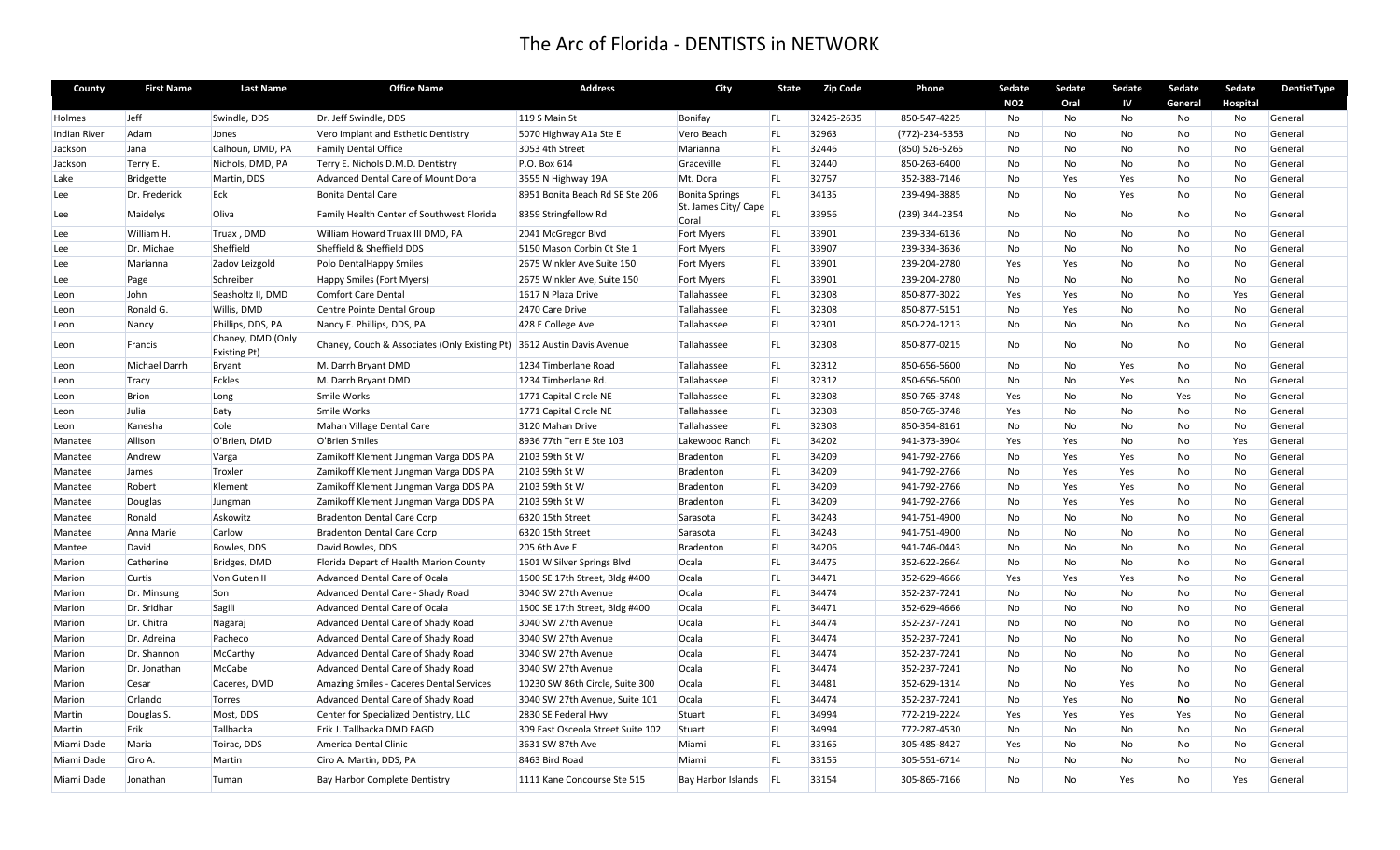| County     | <b>First Name</b> | <b>Last Name</b> | <b>Office Name</b>                                                       | <b>Address</b>                                  | City                | State      | <b>Zip Code</b> | Phone          | Sedate     | Sedate         | Sedate | Sedate    | Sedate          | DentistType |
|------------|-------------------|------------------|--------------------------------------------------------------------------|-------------------------------------------------|---------------------|------------|-----------------|----------------|------------|----------------|--------|-----------|-----------------|-------------|
|            |                   |                  |                                                                          |                                                 |                     |            |                 |                | <b>NO2</b> | Oral           | IV     | General   | <b>Hospital</b> |             |
| Miami Dade | Ramon             | Bana, DDS        | Miami Sedation and Cosmetic Dentistry                                    | 2461 Coral Way                                  | Miami               | <b>FL</b>  | 33145           | 305-857-3731   | Yes        | Yes            | Tes    | No        | No              | General     |
| Miami Dade | Ramiro            | Esparragoza      | <b>Gables Sedation Dentistry</b>                                         | 5727 SW 24th St                                 | Miami               | <b>FL</b>  | 33155           | 305-441-5359   | No         | No             | No     | No        | No              | General     |
| Miami Dade | Jonathan          | Bloch, DMD       | Jonathan T Bloch DMD                                                     | 13722 SW 84th St                                | Miami               | <b>FL</b>  | 33183           | 305-385-5555   | Yes        | N <sub>o</sub> | No     | No        | No              | General     |
| Miami Dade | Gordon B.         | Chiu, DDS        | Towncare - Dental Associates of Homestead                                | 925 NE 30th Ter Ste 118                         | Homestead           | FL.        | 33033           | 305-247-0099   | No         | No             | No     | No        | No              | General     |
| Miami Dade | Rene              | Piedra           | New Era Dentistry/Feel Good Dentistry                                    | 7887 N Kendall Drive, Suite 220                 | Miami               | <b>FL</b>  | 33156           | 305-667-6747   | No         | No             | No     | No        | No              | General     |
| Miami Dade | Cristina          | Garcia, DDS      | Dental Care Association                                                  | 9275 SW 152nd St Ste 106                        | Palmetto Bay        | FL.        | 33157           | 305-233-6575   | <b>No</b>  | Yes            | No     | No        | No              | General     |
| Miami Dade | Suzanne           | Abergel-Nation   | A New Smile Dental Center                                                | 14050 SW 84th St, Ste 103                       | Miami               | <b>FL</b>  | 33183           | 305-383-9944   | No         | No             | No     | No        | No              | General     |
| Miami Dade | K. Randall        | Groh, DDS        | Souviron & Groh Dental Leaders                                           | 336 Alhambra Cir                                | Coral Gables        | FL         | 33134           | 305-442-1177   | Yes        | Yes            | Yes    | No        | No              | General     |
| Miami Dade | Adrian            | Correa           | Souviron & Groh Dental Leaders                                           | 336 Alhambra Cir                                | Coral Gables        | FL.        | 33134           | 305-442-1177   | No         | No             | No     | No        | No              | General     |
| Miami Dade | Lisbet            | Soto Menendez    | America Dental Clinic                                                    | 3631 SW 87 Avenue                               | Miami               | <b>FL</b>  | 33165           | 305-485-8427   | Yes        | No             | No     | No        | No              | General     |
| Miami Dade | Yosjany M.        | Mora             | All In One Dental Services                                               | 13728 S.W. 84th St.                             | Miami               | <b>FL</b>  | 33183           | 305-456-7383   | No         | No             | No     | <b>No</b> | No              | General     |
| Miami Dade | Filiberto Jose    | Herdocia         | All In One Dental Services                                               | 13728 S.W. 84th St.                             | Miami               | <b>FL</b>  | 33183           | 305-456-7383   | No         | No             | No     | No        | No              | General     |
| Miami Dade | Johnny R.         | Peralta - Lee    | Miami Lakes Cosmetic Dentistry                                           | 6600 Cow Pen Rd.                                | Miami Lakes         | FL.        | 33014           | 305-823-7521   | Yes        | No             | No     | No        | No              | General     |
| Miami Dade | Jorge             | Mendoza          | Bella Smile Dentistry, LLC.                                              | 2720 SW 97 Ave. Ste. 101                        | Miami               | <b>FL</b>  | 33165           | 786-534-6920   | <b>No</b>  | <b>No</b>      | No     | <b>No</b> | No              | General     |
| Miami Dade | Lizette           | <b>Barzaga</b>   | L B Dental                                                               | 147 Alhambra Circle Suite 201                   | Coral Gables        | <b>FL</b>  | 33134           | 305-445-6006   | <b>No</b>  | Yes            | No     | No        | No              | General     |
| Miami Dade | Marco             | Contreras        | Marco Contreras DDS LLC                                                  | 1045 Kane Concourse Suite 204                   | Bay Harbor Island   | <b>FL</b>  | 33154           | 305-868-4600   | Yes        | No             | No     | No        | No              | General     |
| Miami-Dade | Dr. Joan M.       | <b>Flores</b>    | <b>Flores Dental Group</b>                                               | 11890 SW 8th Street, Suite 300                  | Miami               | FL         | 33184           | 305-485-0072   | No         | No             | No     | No        | No              | General     |
| Miami-Dade | Rodrigo           | Souza            | UF-Hialeah Dental Center                                                 | 750 East 25th Street                            | Hialeah             | <b>FL</b>  | 33013           | 305-694-5400   | Yes        | Yes            | Yes    | No        | No              | General     |
| Miami-Dade | Mirtha            | Amador           | Mirtha Amador, DMD, PA                                                   | 357 Almeria Avenue #105                         | <b>Coral Gables</b> | <b>FL</b>  | 33134           | 305-569-9001   | Yes        | No             | No     | No        | <b>No</b>       | General     |
| Miami-Dade | Miguel            | Figueroa         | <b>United Dental Specialists</b>                                         | 10305 NW 41 Street, Suite #207                  | Doral               | <b>FL</b>  | 33178           | 305-593-6520   | Yes        | Yes            | No     | No        | No              | General     |
| Miami-Dade | Alfredo           | Santeiro         | <b>United Dental Specialists</b>                                         | 2555 Collins Avenue Club Atlantis,<br>Suite C-3 | Miami Beach         | <b>FL</b>  | 33140           | 305-672-9698   | Yes        | Yes            | No     | No        | No              | General     |
| Miami-Dade | Gertrudis         | Diaz             | Professional Dental Solution, Inc.                                       | 7900 NW 27th Avenue Suite 275                   | Miami               | <b>FL</b>  | 33147           | 305-693-7988   | No         | No             | No     | No        | No              | General     |
| Monroe     | Osmani            | Diaz             | <b>Buckeye Dental of TavernierLLC-DBA</b><br><b>FloridaKeys Dentists</b> | 91750 Overseas Highway                          | Tavernier           | <b>FL</b>  | 33331           | 305-852-3219   | Yes        | No             | No     | No        | No              | General     |
| Okaloosa   | Marla J.          | Allen, DDS       | Grimes & Allen                                                           | 136 A Staff Dr NE                               | Fort Walton Beach   | <b>IFL</b> | 32548           | (850) 243-5668 | No         | No             | No     | No        | No              | General     |
| Okaloosa   | David             | Hanle, DMD       | <b>Family Dentistry</b>                                                  | 1115 Eglin Pkwy                                 | Shalimar            | <b>FL</b>  | 32579           | 850-651-2199   | <b>No</b>  | <b>No</b>      | No     | <b>No</b> | No              | General     |
| Okaloosa   | Sharon            | Chen             | Sharon S.Chen, DDS.                                                      | 136 N Partin Dr                                 | Niceville           | FL         | 32578           | 850-678-7114   | No         | No             | No     | No        | No              | General     |
| Okeechobee | J. Neal           | Wright           | <b>Wright Dental</b>                                                     | 307 Nw 5th St                                   | Okeechobee          | FL         | 34972           | 863-763-3888   | No         | No             | No     | No        | No              | General     |
| Okeechobee | James R.          | Tenniswood, DDS  | Tenniswood Dental Associates                                             | 208 NE 3rd St                                   | Okeechobee          | FL         | 34972-2947      | 863-763-3909   | No         | No             | No     | No        | No              | General     |
| Orange     | Jugnu             | Dhamija, DMD     | Artistic Smiles of Orlando                                               | 3592 Aloma Ave Ste. 1                           | <b>Winter Park</b>  | <b>FL</b>  | 32792           | 407-678-7744   | <b>No</b>  | <b>No</b>      | No     | No        | No              | General     |
| Orange     | David J.          | Blue, DMD        | David J. Blue, DMD                                                       | 3025 Aloma Ave                                  | <b>Winter Park</b>  | <b>FL</b>  | 32792           | 407-671-2300   | No         | No             | No     | No        | No              | General     |
| Orange     | Naghman           | Qureshi          | Conway Dental Care                                                       | 3862 Curry Ford Road                            | Orlando             | FL         | 32806           | 407-894-2048   | No         | No             | No     | No        | No              | General     |
| Orange     | Axel              | Castro, DMD      | Dr. Axel Castro, DMD                                                     | 12301 Lake Underhill Rd                         | Orlando             | FL         | 32828           | 407-380-7046   | No         | No             | No     | No        | No              | General     |
| Orange     | Jennie M          | Van DMD, PA      | <b>Avalon Dental Group</b>                                               | 3804 E Colonial Dr                              | Orlando             | <b>FL</b>  | 32803           | 407-898-3800   | <b>No</b>  | <b>No</b>      | No     | <b>No</b> | No              | General     |
| Orange     | Romy N.           | Jaraplasan, DMD  | <b>Family Dental Clinic</b>                                              | 10691 E Colonial Dr                             | Orlando             | <b>FL</b>  | 32817           | 407-482-8072   | No         | No             | No     | No        | No              | General     |
| Orange     | Dr. Benjamin      | Song             | Doctor Phillips Modern Dentistry                                         | 8015 Turkey Lake Rd Ste 300                     | Orlando             | FL.        | 32819           | 407-205-0246   | Yes        | Yes            | No     | No        | No              | General     |
| Orange     | Dr. Benjamin      | Song             | Dr. Phillips Modern Dentistry                                            | 8015 Turkey Lake Road, Suite 300                | Orlando             | <b>FL</b>  | 32819           | 407-205-0246   | No         | No             | No     | No        | No              | General     |
| Orange     | Rassel            | Elhamarnah       | Paradise Dental of Orlando                                               | 8351 S. John Young Parkway                      | Orlando             | <b>FL</b>  | 32819           | 407-370-4600   | No         | <b>No</b>      | No     | <b>No</b> | No              | General     |
| Orange     | Cassandra         | Dorsey           | Florida Dental Team                                                      | 1000 Woodcock Rd., Ste 120                      | Orlando             | <b>FL</b>  | 32803           | 407-792-1968   | No         | No             | Yes    | Yes       | No              | General     |
| Orange     | Kenjula           | Brown            | Florida Dental Team, LLC                                                 | 1000 Woodcock Rd Suite 120                      | Orlando             | <b>FL</b>  | 32803           | 407-792-1968   | No         | No             | No     | No        | No              | General     |
| Osceola    | Ronald            | Gursky, DDS, PA  | Ronald T. Gursky, DDS, PA                                                | 3061 Michigan Ave                               | Kissimmee           | FL.        | 34744           | 407-348-6441   | Yes        | Yes            | No     | No        | No              | General     |
| Osceola    | Dorothy           | Thomsen, DDS     | Kissimmee Dental Associates PA                                           | 909 E Oak Street, Suite A                       | Kissimmee           | <b>FL</b>  | 34744           | 407-847-2103   | No         | No             | No     | No        | No              | General     |
| Osceola    | Alfredo           | Muñoz, DDS, DMD  | <b>AMA Dental Services LLC</b>                                           | 4671 Old Pleasant Hill Rd                       | Kissimmee           | <b>FL</b>  | 34759           | 407-201-7910   | No         | No             | No     | No        | No              | General     |
| Osceola    | Farrah            | <b>Beg</b>       | <b>Farrah Beg</b>                                                        | 3061 Michigan Ave                               | Kissimmee           | FL.        | 34744           | 407-348-6441   | Yes        | Yes            | No     | No        | No              | General     |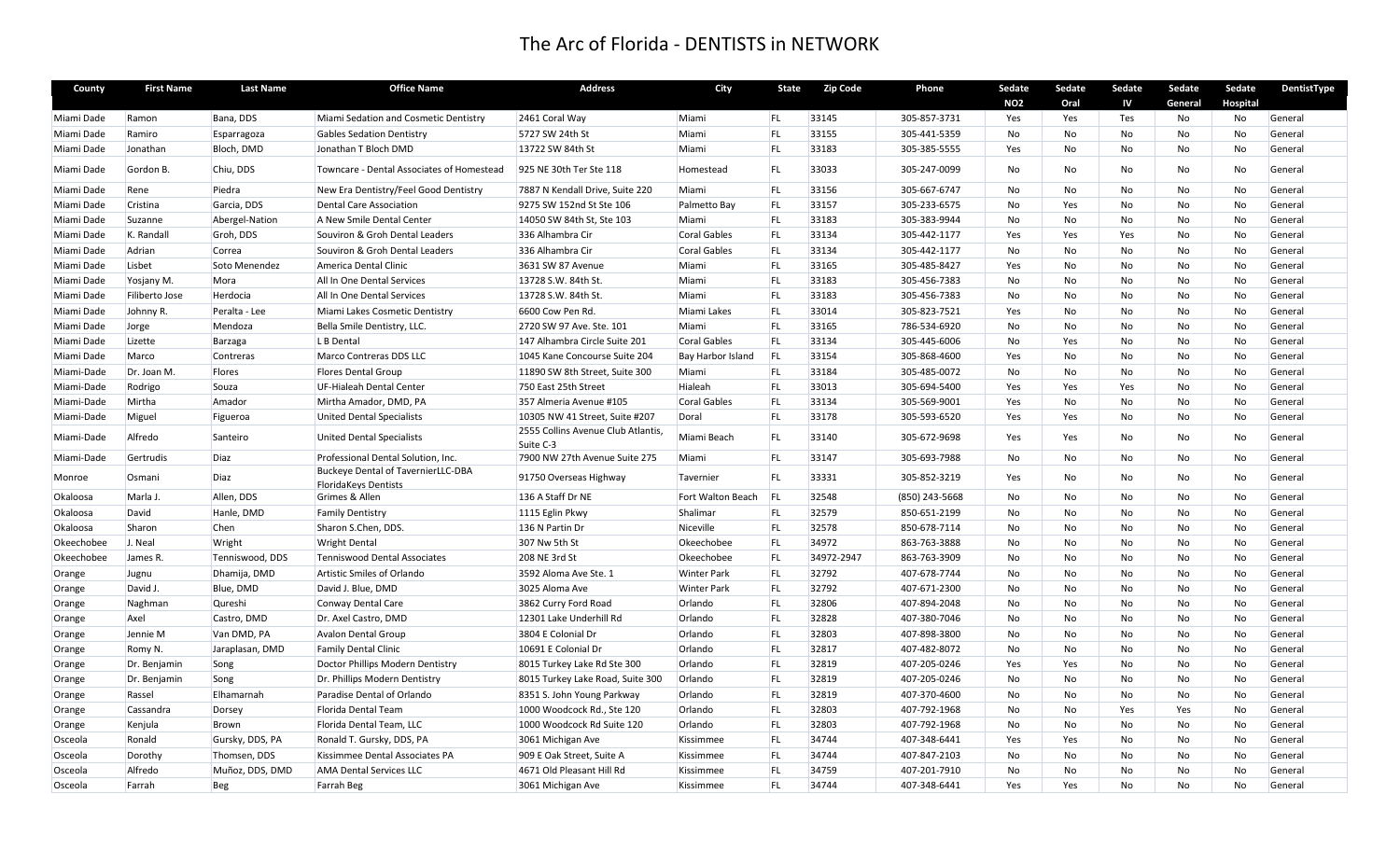| County     | <b>First Name</b> | <b>Last Name</b>     | <b>Office Name</b>                      | <b>Address</b>                                     | City                   | State     | <b>Zip Code</b> | Phone        | Sedate     | Sedate    | Sedate | Sedate    | Sedate   | DentistType              |
|------------|-------------------|----------------------|-----------------------------------------|----------------------------------------------------|------------------------|-----------|-----------------|--------------|------------|-----------|--------|-----------|----------|--------------------------|
|            |                   |                      |                                         |                                                    |                        |           |                 |              | <b>NO2</b> | Oral      | IV     | General   | Hospital |                          |
| Palm Beach | Payal P.          | Chokshi, DMD, PA     | <b>Riverwalk Dental Group</b>           | 759 Parkway St. Suite 102                          | Jupiter                | FL.       | 33477           | 561-744-3646 | No         | No        | No     | No        | No       | General                  |
| Palm Beach | Yves              | Semeah DDS           | Florida Dental & Denture Center III     | 2945 N Australian Ave                              | <b>West Palm Beach</b> | <b>FL</b> | 33407           | 561-844-0033 | <b>No</b>  | <b>No</b> | No     | No        | No       | General                  |
| Palm Beach | Dr. Fabiola M.    | Liendo               | <b>Solutions Dental</b>                 | 3095 S Military Trail, Suite 22                    | Lake Worth             | <b>FL</b> | 33463           | 561-432-1800 | No         | Yes       | No     | No        | No       | General                  |
| Palm Beach | Naved             | Fatmi, DMD           | <b>Regency Court Dentistry</b>          | 3003 Yamato Road, Suite C5                         | <b>Boca Raton</b>      | FL.       | 33434           | 561-998-0727 | No         | No        | No     | No        | No       | General                  |
| Palm Beach | Ronald A.         | Friedensohn, DMD, PA | Royal Palm Dental Care                  | 650 Royal Palm Beach Blvd Ste 16                   | Royal Palm Beach       | <b>FL</b> | 33411           | 561-793-2424 | No         | No        | No     | No        | No       | General                  |
| Palm Beach | Marianna          | Zadov Leizgold       | Polo Dental-Happy Smiles                | 1100 SW Saint Lucie West Blvd.<br>#206             | Port Saint Lucie       | <b>FL</b> | 34986           | 772-807-1451 | Yes        | Yes       | No     | No        | No       | General                  |
| Palm Beach | Marianna          | Zadov Leizgold       | Polo Dental-Boca                        | 1905 Clint Moore Rd                                | <b>Boca Raton</b>      | <b>FL</b> | 33496           | 561-241-7656 | Yes        | Yes       | No     | No        | No       | General                  |
| Palm Beach | Idelbis           | Lago-Sanchez         | Polo Dental-WPB                         | 4700 N Congress Avenue #302                        | West Palm Beach        | <b>FL</b> | 33407           | 561-666-9691 | Yes        | Yes       | No     | No        | No       | General                  |
| Palm Beach | Edward            | <b>Broggi</b>        | Royal Dental                            | 1301 North Congress Avenue Suite<br>110            | <b>Boynton Beach</b>   | FL        | 33426           | 561-292-0155 | Yes        | Yes       | No     | No        | No       | General                  |
| Palm Beach | Azin              | Zamani               | Royal Dental                            | 1301 N. Congress Avenue Suite #110 Boynton Beach   |                        | FL        | 33426           | 561-292-0155 | Yes        | No        | No     | No        | No       | General                  |
| Palm Beach | Mauricio          | Antezana             | Polo Dental West Palm Beach             | 4700 North Congress Avenue Suite<br>302            | West Palm Beach        | <b>FL</b> | 33407           | 561-666-9691 | No         | Yes       | No     | No        | No       | General                  |
| Palm Beach | Josie             | Nguyen               | Polo Dental Boca Raton                  | 1905 Clint Moore Road Suite 200                    | <b>Boca Raton</b>      | <b>FL</b> | 33496           | 561-241-7656 | No         | Yes       | No     | No        | No       | General                  |
| Palm Beach | Robert            | Gordon               | Polo Dental                             | 4700 North Congress Avenue Suite<br>302            | West Palm Beach        | FL        | 33407           | 561-666-9691 | No         | Yes       | No     | No        | No       | General                  |
| Palm Beach | Juan              | Mendoza              | Polo Dental                             | 4700 North Congress Ave. Suite 302 West Palm Beach |                        | <b>FL</b> | 33407           | 561-666-9691 | No         | Yes       | No     | No        | No       | General                  |
| Palm Beach | Michelle          | Nguyen               | Polo Dental (Boca Raton)                | 1905 Clint Moore Rd. Ste. 200                      | <b>Boca Raton</b>      | <b>FL</b> | 33496           | 561-241-7656 | No         | No        | No     | No        | No       | General                  |
| Palm Beach | Robair            | Aldaya               | <b>Royal Dental</b>                     | 1301 N. Congress Ave. Ste. 110                     | <b>Boynton Beach</b>   | <b>FL</b> | 33426           | 561-292-0015 | <b>No</b>  | <b>No</b> | No     | No        | No       | General                  |
| Palm Beach | Paula             | Faizzadeh            | POLO DENTAL                             | 1905 Clint Moore Rd. Suite 200                     | <b>Boca Raton</b>      | FL        | 33496           | 561-241-7656 | <b>No</b>  | <b>No</b> | No     | No        | No       | General                  |
| Palm Beach | Juan              | Cerrutti             | Polo Dental-Boca Raton                  | 1905 Clint Moore Rd                                | <b>Boca Raton</b>      | <b>FL</b> | 33496           | 561-241-7656 | No         | No        | No     | No        | No       | General                  |
| Palm Beach | <b>Babak</b>      | Etemad               | Polo Dental (Boca Raton)                | 1905 Clint Moore Rd. Suite # 200                   | <b>Boca Raton</b>      | <b>FL</b> | 33496           | 561-241-7656 | <b>No</b>  | No        | No     | No        | No       | General                  |
| Palm Beach | Michelle          | Nguyen               | Elite Dental (Jupiter)                  | 1025 Military Trail Suite # 210                    | Jupiter                | <b>FL</b> | 33458           | 561-295-1566 | No         | No        | No     | No        | No       | General                  |
| Palm Beach | Marianna          | Zadov                | Elite Dental (Jupiter)                  | 1025 Military Trail Suite 210                      | Jupiter                | FL        | 33458           | 561-295-1566 | No         | No        | No     | No        | No       | General                  |
| Palm Beach | Svitlana          | Koval                | Royal Dental (Boynton Beach)            | 1301 N. Congress Ave. Suite 110                    | <b>Boynton Beach</b>   | <b>FL</b> | 33426           | 561-292-0155 | No         | No        | No     | No        | No       | General                  |
| Palm Beach | David             | Simon                | Polo Dental (WPB)                       | 4700 North Congress Ave Suite 302                  | <b>West Palm Beach</b> | <b>FL</b> | 33407           | 561-666-9691 | No         | No.       | No     | No        | No       | General                  |
| Palm Beach | Varahram          | Mehraban Shahriari   | Polo Dental (WPB)                       | 4700 North Congress Ave Suite 302 West Palm Beach  |                        | <b>FL</b> | 33407           | 561-666-9691 | No         | No        | No     | No        | No       | General                  |
| Palm Beach | Varahram          | Mehraban Shahriari   | Royal Dental (Boynton Beach)            | 1301 N Congress Ave Suite 110                      | <b>Boynton Beach</b>   | FL        | 33426           | 561-292-0155 | No         | No        | No     | No        | No       | General                  |
| Palm Beach | Varahram          | Mehraban Shahriari   | Polo Dental (Boca Raton)                | 1905 Clint Moore Rd Suite 200                      | <b>Boca Raton</b>      | <b>FL</b> | 33496           | 561-241-7656 | No         | No        | No     | No        | No       | General/Orthodo<br>ntics |
| Palm Beach | Varahram          | Mehraban Shahriari   | Elite Dental (Jupiter)                  | 1025 Military Trail Suite 210                      | Jupiter                | FL        | 33458           | 561-295-1566 | No         | No        | No     | No        | No       | General/Orthodo<br>ntics |
| Pasco      | Stephen M.        | Durrett, DMD         | Lakeview Family Dentistry               | 13728 Office Park Ct                               | <b>Bayonet Point</b>   | FL        | 34667           | 727-863-9669 | No         | No        | No     | No        | No       | General                  |
| Pasco      | Dr. Jeffrey       | Wilson               | Lakeview Family Dentistry               | 13728 Office Park Court                            | Hudson                 | FL.       | 34667           | 727-863-9669 | No         | No        | No     | No        | No       | General                  |
| Pasco      | Fadi              | Fares                | Monticciolo Family & Sedation Dentistry | 5139 Little Road                                   | New Port Richey        | FL        | 34655           | 727-376-7338 | No         | No        | Yes    | No        | No       | General                  |
| Pasco      | Brant             | Wade                 | Monticciolo Family & Sedation Dentistry | 04030 US 19                                        | Hudson                 | FL.       | 34667           | 727-819-0087 | No         | No        | No     | No        | No       | General                  |
| Pasco      | Michael           | <b>Mcilwain DMD</b>  | <b>Mcilwain Dental Specialists</b>      | 26908 Foggy Creek Rd. #101                         | <b>Wesley Chapel</b>   | FL        | 33544           | 813-991-9893 | No         | No        | Yes    | No        | No       | General                  |
| Pasco      | Vincent           | Monticciolo          | Monticciolo Family & Sedation Dentistry | 5139 Little Road                                   | New Port Richey        | FL.       | 34655           | 727-376-7338 | No         | No        | Yes    | No        | No       | General                  |
| Pasco      | Scott             | Folino               | Monticciolo Family & sedation dentistry | 5139 Little Road                                   | New Port Richey        | <b>FL</b> | 34655           | 727-376-7338 | No         | <b>No</b> | Yes    | No        | No       | General                  |
| Pasco      | Lawrence          | <b>Harkins</b>       | Monticciolo Family & Sedation Dentistry | 5139 Little Road                                   | New Port Richey        | FL.       | 34655           | 727-376-7338 | No         | No        | Yes    | No        | No       | General                  |
| Pasco      | Herman            | GOH                  | Monticciolo Family & Sedation Dentistry | 5139 Little Road                                   | New Port Richey        | FL        | 34655           | 727-376-7338 | No         | No        | Yes    | No        | No       | General                  |
| Pasco      | Alexandra         | Griffin              | Monticciolo Family & Sedation Dentistry | 5139 Little Road                                   | New Port Richey        | <b>FL</b> | 34655           | 727-376-7338 | <b>No</b>  | <b>No</b> | Yes    | <b>No</b> | No       | General                  |
| Pasco      | Cory              | Ruppel               | Monticciolo Family & Sedation Dentistry | 5139 Little Road                                   | New Port Richey        | FL.       | 34655           | 727-376-7338 | <b>No</b>  | <b>No</b> | Yes    | <b>No</b> | No       | General                  |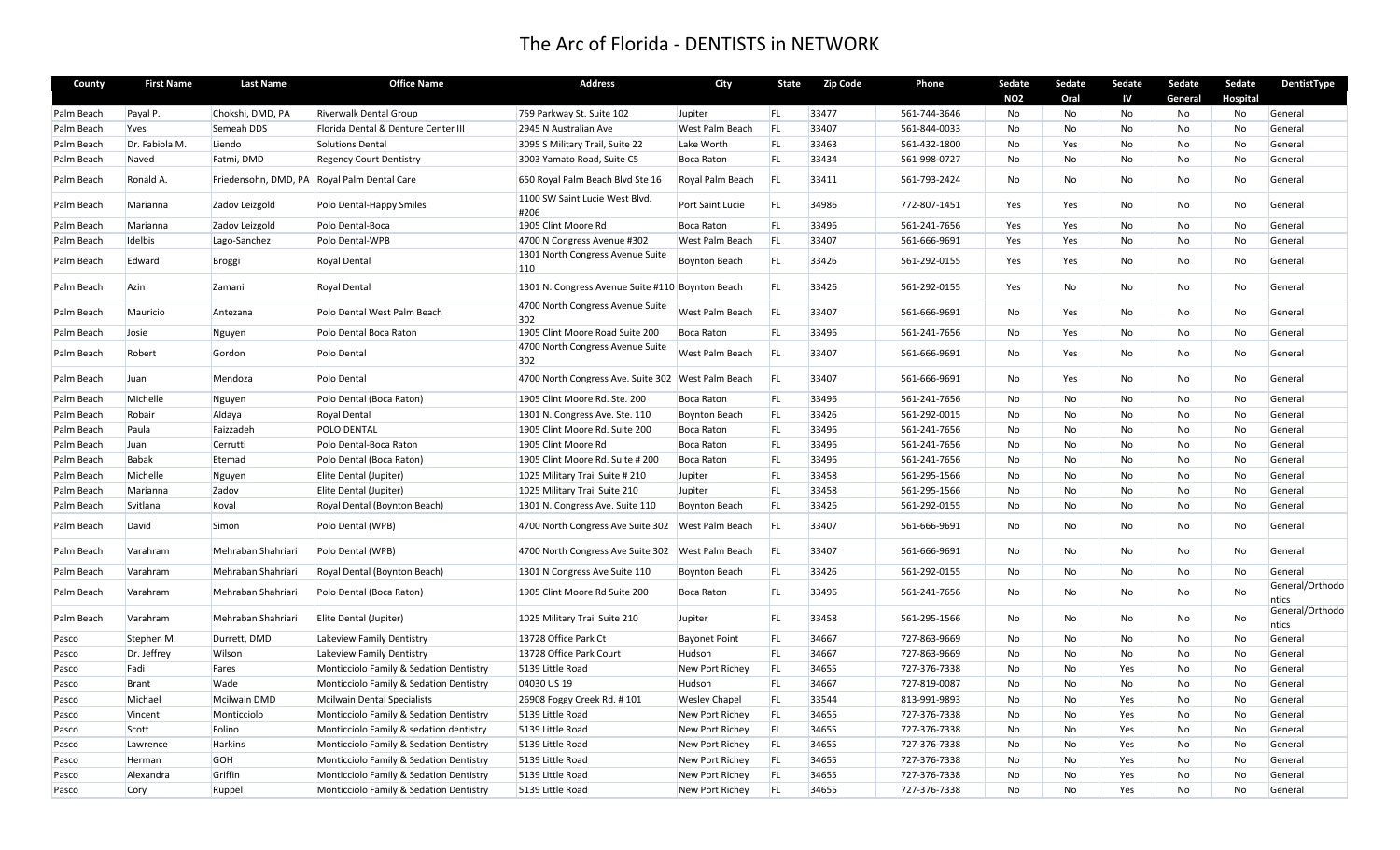| County      | <b>First Name</b> | <b>Last Name</b>    | <b>Office Name</b>                                | <b>Address</b>                                                | City                | State      | <b>Zip Code</b> | Phone                                           | Sedate     | Sedate         | Sedate    | Sedate  | Sedate   | <b>DentistType</b>       |
|-------------|-------------------|---------------------|---------------------------------------------------|---------------------------------------------------------------|---------------------|------------|-----------------|-------------------------------------------------|------------|----------------|-----------|---------|----------|--------------------------|
|             |                   |                     |                                                   |                                                               |                     |            |                 |                                                 | <b>NO2</b> | Oral           | IV        | General | Hospital |                          |
| Pasco       | Diaa              | Ghabbour            | Monticciolo Family & Sedation Dentistry           | 5139 Little Road                                              | New Port Richey     | FL         | 34655           | 727-376-7338                                    | No         | No             | Yes       | No      | No       | General                  |
| Pasco       | Vincent           | Monticciolo         | Monticciolo Family and Sedation Dentistry<br>PLLC | 2301 Collier Park Way                                         | Land O'Lakes        | FL         | 34639           | 813-377-3152                                    | No         | No             | <b>No</b> | Yes     | No       | General                  |
| Pinellas    | C.W.              | Szeto, DDS, PA      | <b>Sunset Point Dental</b>                        | 1455 Sunset Point Rd                                          | Clearwater          | FL         | 33755           | 727-461-1455                                    | No         | Yes            | Yes       | No      | No       | General                  |
| Pinellas    | Diane             | Piper Hilton, DMD   | <b>Piper Family Dentistry</b>                     | 7601 Dr Martin Luther King Jr St N<br>Ste A                   | Saint Petersburg    | <b>FL</b>  | 33702           | 727-522-5554                                    | No         | No             | No        | No      | No       | General                  |
| Pinellas    | Thomas            | Porter              | <b>UF Dental Program</b>                          | 9200 113th St                                                 | Seminole            | <b>FL</b>  | 33772           | 727-394-6065                                    | No         | Yes            | Yes       | No      | No       | Dental School            |
| Pinellas    | Murad             | Rashid, DMD, PA     | The Dentist Place                                 | 27001 US Highway 19 N Ste 8520                                | Clearwater          | FL         | 33761           | 727-799-0650                                    | No         | No             | No        | No      | No       | General                  |
| Pinellas    | Thomas            | Porter              | St. Petersburg Dental Center                      | 9200 113th Street N.                                          | Seminole            | FL         | 33772           | 727-394-6064                                    | No         | Yes            | Yes       | No      | No       | General                  |
| Pinellas    | Gretel            | Viera               | St. Petersburg Dental Center                      | 9200 113th Street N.                                          | Seminole            | <b>FL</b>  | 33772           | 727-394-6064                                    | No         | Yes            | Yes       | No      | No       | General                  |
| Pinellas    | Christopher       | Donato              | Lifetime Smiles Dental Care of Saint              | 2509 W crest Ave ste 1                                        | Tamp                | FL         | 33614           | 813-812-7909                                    | No         | Yes            | No        | No      | Yes      | General (see             |
|             |                   |                     | Petersburg                                        |                                                               |                     |            |                 |                                                 |            |                |           |         |          | notes)                   |
| Pinellas    | Ivo               | <b>Bushati</b>      | Lifetime Smiles Dental Care of Saint              | 7601 Dr. Martin Luther King Jr.                               | Saint Petersburg    | <b>FL</b>  | 33702           | 727-522-5554                                    | No         | Yes            | No        | No      | Yes      | General                  |
| Pinellas    | Dwayne            | Miller              | Petersburg<br>E & G Family Dentistry (EandG)      | Street N, Suite A<br>28913 US Highway 19 N                    | Clearwater          | <b>FL</b>  | 33761           | 727-772-8772                                    | No         | No             | No.       | No      | No       | General                  |
| Polk        | Charles           | Llano               | Charles D. Llano, D.D.S.                          | 320 W. Highland Drive                                         | Lakeland            | <b>FL</b>  | 33813           | 863-644-2428                                    | No         | No             | Yes       | No      | No       | General                  |
| Polk        | Michael           | Agnini              | Agnini Family Dental                              | 1805 Lakeland Hills Blvd                                      | Lakeland            | <b>FL</b>  | 33805           | 863-682-1500                                    | No         | Yes            | No        | Yes     | No       | General                  |
| Polk        | Rassel            | hamarnah            | <b>Winter Haven Dental</b>                        | 1020 5th Street SE                                            | <b>Winter Haven</b> | FL         | 33880           | 863-299-1579                                    | No         | No             | No        | No      | No       | General                  |
| Polk        | Matthew           | Agnini              | Agnini Family Dental                              | 2410 S. Florida Avenue                                        | Lakeland            | FL         | 33803           | 863-682-1500                                    | Yes        | No             | Yes       | No      | No       | General                  |
| Polk        | Andrew            | Agnini              | Agnini Family Dental                              | 1805 Lakeland Hills Boulevard                                 | Lakeland            | <b>FL</b>  | 33805           | 863-682-1500                                    | Yes        | No             | Yes       | No      | No       | General                  |
| Polk        | Charbel           | Klaib               | Coast Dental & Orthodontics                       | 4744 S Florida Ave                                            | Lakeland            | <b>FL</b>  | 33813           | 863-644-1226                                    | No         | No             | <b>No</b> | No      | No       | General                  |
| Polk        | Ahmad             | Bhatti              | Agnini Family Dental                              | 1805 Lakeland Hills Blvd.                                     | Lakeland            | <b>FL</b>  | 33880           | 863-682-1500                                    | No         | No             | Yes       | No      | No       | General                  |
| Polk        | Donald            | Van                 | Agnini Family Dental                              | 1805 Lakeland Hills Blvd.                                     | Lakeland            | FL         | 33880           | 863-682-1500                                    | No         | No             | Yes       | No      | No       | General                  |
| Polk        | Vernon "Stephen"  | Smith               | Quality Dental Care of Lakeland                   | 4145 U.S. Highway 98 North                                    | Lakeland            | <b>FL</b>  | 33809           | 863-858-3891                                    | No         | No             | No        | No      | No       | General                  |
| Polk        | Phattara          | Gibbs, DMD          | Coast Dental & Orthodontics                       | 4744 S Florida Ave                                            | Lakeland            | <b>FL</b>  | 33813           | 863-644-1226                                    | No         | No             | No        | No      | No       | General                  |
| Putnam      | Daniel            | <b>Brauneck</b>     | <b>Brauneck Family Dentistry</b>                  | 120 S. State Road 19                                          | Palatka             | FL         | 32177           | 386-328-9206                                    | No         | No             | No        | No      | No       | General                  |
| Saint Lucie | Daniel            | Fenton              | Affordable Dentures-Port St. Lucie III, P.A.      | 9140 S. Federal Highway                                       | Port St. Lucie      | <b>FL</b>  | 34952           | 772-398-7790                                    | No         | Yes            | No        | No      | No       | General                  |
| Saint Lucie | Frank             | Marimon             | Happy Smiles of Port Saint Lucie                  | 1100 SW Saint Lucie West<br>Boulevard #205                    | Port Saint Lucie    | <b>FL</b>  | 33496           | 772-807-1451                                    | Yes        | <b>No</b>      | No        | No      | No       | General                  |
| Saint Lucie | <b>Brian</b>      | Kusel               | Dr. Brian M Kusel                                 | 491 S.W. Port Saint Lucie Boulevard Port Saint Lucie          |                     | <b>FL</b>  | 34953           | 772-878-7525                                    | No         | No             | No        | No      | No       | General                  |
| Saint Lucie | Varahram          | Mehraban Shahriari  | Happy Smiles (Port St. Lucie)                     | 1100 SW Saint Lucie W. Blvd Suite<br>206                      | Port St. Lucie      | FL         | 34986           | 772-807-1451                                    | No         | No             | No        | No      | No       | General/Orthodo<br>ntics |
| Sarasota    | Christopher       | Donato, DMD, PA     | Lifetime Smiles Dental Care                       | 2727 S. Tamiami Trail                                         | Sarasota            | FL         | 34239           | 941-955-8588                                    | No         | No             | Yes       | No      | Yes      | General                  |
| Sarasota    | <b>Brian</b>      | Crupi               | <b>BC</b> Dental Inc                              | 700 Nokonmis Avenue South                                     | Venice              | <b>FL</b>  | 34285           | 941-485-1111                                    | No         | Yes            | Yes       | No      | No       | General                  |
| St. Lucie   | Mark              | Barber, DDS, PA     | Mark A. Barber, DDS.                              | 718 SE Becker Rd                                              | Port St. Lucie      | FL         | 34984           | 772-336-2300                                    | No         | No             | No        | No      | No       | General                  |
| St. Lucie   | Robert D.         | Gehrig, DMD         | <b>Family Oral Health Associates</b>              | 1405 S 25th St Ste B                                          | Ft. Pierce          | FL         | 34947           | 772-465-4545                                    | No         | No             | No        | No      | No       | General                  |
| St. Lucie   | Joaquin           | Cepeda, Jr., DDS    | <b>General Dentistry</b>                          | 2102 S 11th St                                                | <b>Fort Pierce</b>  | <b>IFL</b> | 34950           | 772-461-0932                                    | No         | N <sub>o</sub> | No.       | No      | No       | General                  |
| St. Lucie   | John              | Schwerer            | <b>Schwerer Dental Care</b>                       | 4634 S 25th St                                                | Ft. Pierce          | <b>FL</b>  | 34981           | 772-461-7323                                    | No         | No             | <b>No</b> | No      | No       | General                  |
| St. Lucie   | James             | Strawn              | Midway Dental Center                              | 5054 S 25th St                                                | Ft. Pierce          | <b>FL</b>  | 34981           | (772) 464-4822                                  | No         | No             | No        | No      | No       | General                  |
| St. Lucie   | Norman            | Knowles, D.M.D., PA | Art of Smiles                                     | 1511-B S 25th Street                                          | <b>Fort Pierce</b>  | <b>FL</b>  | 34947           | $112 - 404 - 1214$ / $112 -$<br><b>770 00EA</b> | Yes        | Yes            | Yes       | No      | No       | General                  |
| St. Lucie   | Dr. George        | Naryshkin           | <b>Happy Smiles</b>                               | 1100 SW St Lucie W Blvd #206                                  | <b>St Lucie</b>     | <b>FL</b>  | 34986           | 772-807-1451                                    | No         | No             | No        | No      | No       | General                  |
| St. Lucie   | David             | Simon               | Happy Smiles of Port Saint Lucie                  | <b>1100 SOUTHWEST SAINT LUCIE WEST</b><br><b>Rhid Cto JOG</b> | Port Saint Lucie    | FL         | 34986           | 772-807-1451                                    | No         | No             | No        | No      | No       | General                  |
| Volusia     | <b>Ben</b>        | Adams, DDS          | <b>Cosmetic &amp; Family Dentistry</b>            | 809 State Road 44                                             | New Smyrna Beach FL |            | 32168           | 386-428-6491                                    | No         | No             | No        | No      | No       | General                  |
| Volusia     | Jan               | Westberry, DMD      | <b>Westberry Family Dentistry</b>                 | 2234 State Road 44                                            | New Smyrna Beach FL |            | 32168           | 386-423-1440                                    | No         | No             | No        | No      | No       | General                  |
| Volusia     | Mark S.           | Tuberoso, DDS, DMD  | Creative Smiles by Dr T                           | 1516 S Nova Rd                                                | Daytona Beach       | <b>FL</b>  | 32114           | 386-238-8440                                    | No         | No             | <b>No</b> | No      | No       | General                  |
| Volusia     | Dr. Fredrick W.   | Costello            | Drs Costello and Drake                            | 1089 W. Grandada Blvd Ste 1                                   | Ormond Beach        | FL         | 32174           | 386-673-1611                                    | No         | No             | <b>No</b> | No      | No       | General                  |